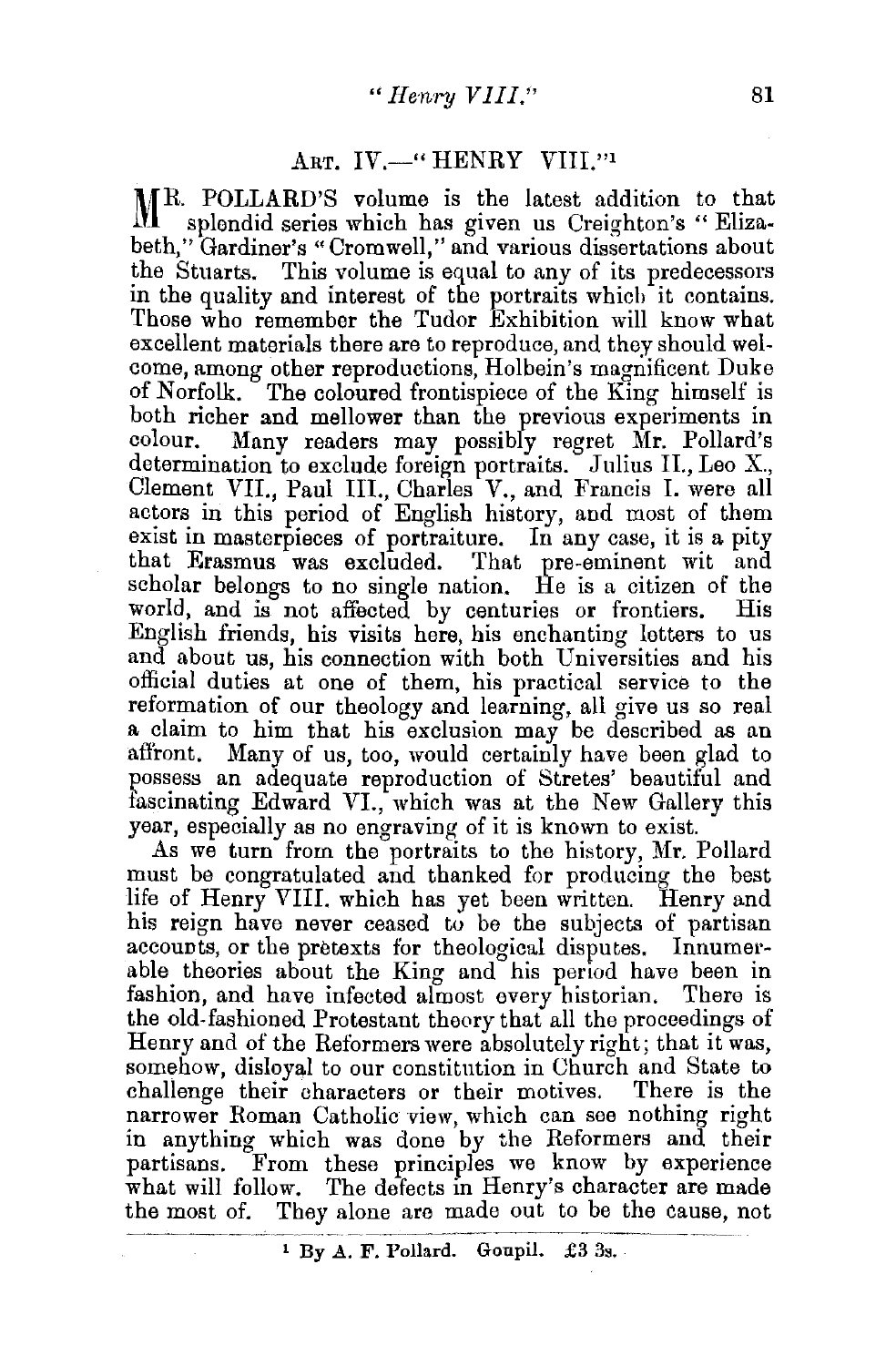only of the divorce, but of the Royal Supremacy, of the separation from Rome, and therefore of the whole development of our history and institutions. Those who adopt this view seem to ignore the actual state of the Church from the thirteenth century to the sixteenth, just as they ignore some of the chief elements in our own early and mediaval history. There is, again, that presentation of Henry VIII. which sets him before us as a King who, in the eyes of the Constitution and of Mr. Froude, can do no wrong. That view is exceedingly plausible; it removes innumerable difficulties; it is argued with unrivalled ingenuity; it is expressed in a style of unusual power and penetration. Mr. Froude's work almost attains to the simplicity and victory of genius, but it has succumbed in detail to the publication of the State Papers. I say in detail, and I use the term strictly, because I think Mr. Froude's work, in spite of all its errors, still holds the field as the strongest and truest exposition of English affairs during the sixteenth century. He saw clearly the principles and forces which were contending for the mastery of England in that "time of her visitation." He saw no less clearly that the health and life of England depended on the victory of progress and freedom, as against the forces of repression and reaction. It is quite easy to convict Mr. Froude of partiality, of passion, and of innumerable mistakes; but if ever the causes of liberty and progress should be endangered by a clerical re· action, it is probable that the country would rally to Mr. Fronde's History, as an expression both of grievances and of their remedy, just as our forefathers rallied, in similar circumstances, to Foxe's "Acts and Monuments." That history, too, has been attacked in detail, and in some instances justly. Nevertheless, Foxe holds his ground in his general presentation of the case between the Reformers and the Reactionaries, or, as it might be stated, between the Church at large and the clerical profession. That is precisely Mr. Fronde's position, as I conceive it, in his dramatic and patriotic handling of the battle between progress and reaction.

The State Papers prove that some of Mr. Fronde's details are inaccurate, and some of his deductions untenable. His portrait of Henry VIII. will not bear examination, and his portrait of Elizabeth is even less worthy of the original ; but these flaws do not affect his broad and strong conception of .the principles with which Englishmen had to deal in the sixteenth century. Since Mr. Froude began to write, an immense quantity of material has been made accessible and arranged. Mr. Pollard has mastered all this information. Out of it he has constructed a new portrait of Henry VIII. It is really a finer and more flattering portrait than Mr.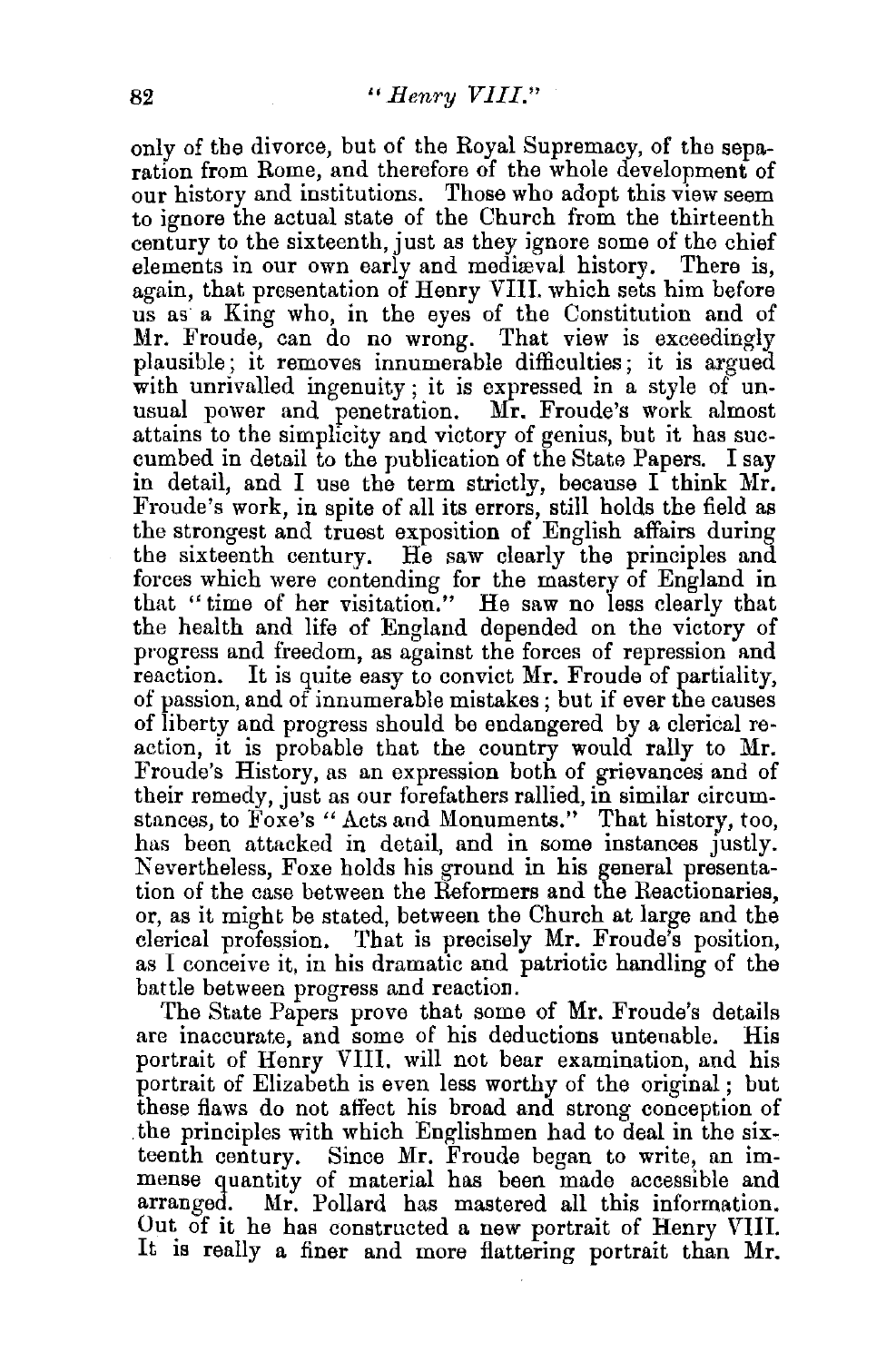Froude's. It is also truer, for it will bear minute examination ; and the more thoroughly the details of the history be known, the more gratefully will Mr. Pollard's view of Henry be accepted by all impartial judges. Mr. Pollard knows the times and the characters which he describes. If his observation be minute, his vision is clear and large. It is not confined to English history. He sees that ecclesiastical and theological disputes must not be separated from political, social, economical, and intellectual affairs. He considers all the elements in a difficult and complex problem, and his conclusions are satisfy-<br>ing. They carry conviction with them, and should be most They carry conviction with them, and should be most satisfactory to those who are most capable of judging.

Some criticism of details is generally expected from a reviewer. Some reviewers appear to think that the discovery of a blemish covers them w1th distinction, at the expense of the author whom they review. I have only one small blemish to point out, and I mention it only that it may be corrected, because in itself it is very unimportant. In two places Mr. Pollard speaks of " Lionel, Duke of Clarence," where he means obviously George, brother of Richard III., son-in-law of the great Earl of Warwick, father of Lady Salisbury, and grandfather of Cardinal Pole. Duke Lionel was a son of Edward III., and he married Violante of Milan. So far as I have noticed, there is no other technical error in Mr. Pollard's volume; and his literature is no less admirable and sound than his history. Like Bishop Creighton in his "Elizabeth," Mr. Pollard sees that a volume of this kind should be a personal and psychological study. It should be the drawing of a character, even. more than the history of a In that respect, the previous volume on Charles II. leaves a great deal to be desired, and even Mr. Gardiner's " Cromwell " is not altogether satisfying. I hope we shall one day have a "William Ill " in this series, as well done as "Elizabeth" and "Henry VIII."

There was no period in our history so critical as the sixteenth century. It was the bridge between the medieval and the modern world; and the way in which that bridge was crossed has decided the fate of many nations. Some nations crossed it unwillingly, looking back, and so turning into salt which hath lost its savour. Others looked forward, and accepted the new light, and followed it courageously; and they have had their reward. "Old things," as Mr. Fronde has written, " were passing away, and the faith and life of ten centuries were dissolving like a dream.  $\ldots$  A new continent had risen up beyond the western sea. The floor of heaven. inlaid with stars, had sunk back into an infinite abyss of immeasurable space ; and the firm earth itself, unfixed from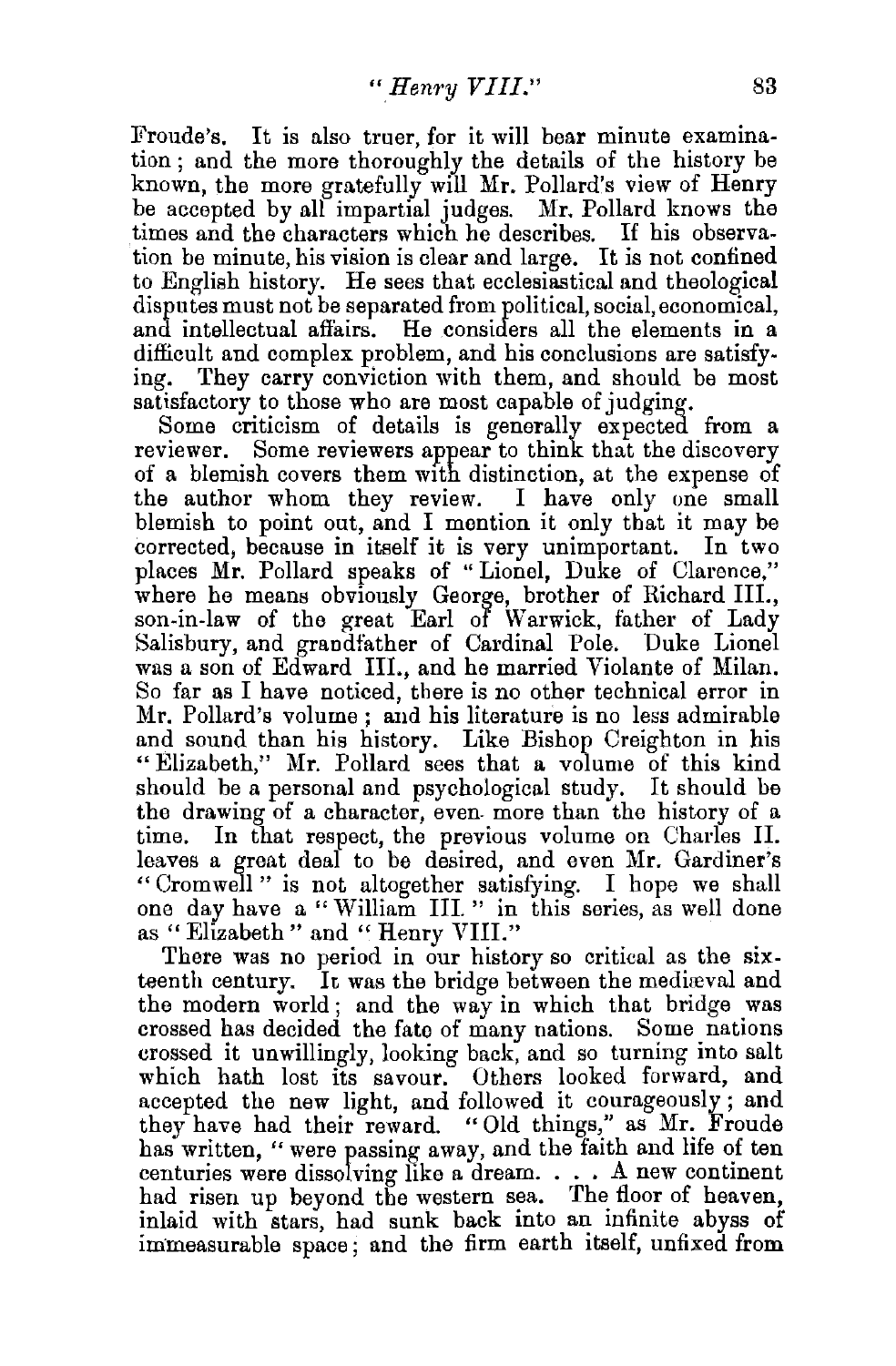its foundations, was seen to be but a small atom in the awful vastness of the universe." The ancient world rose again, after its burial of a thousand years. The language of the New Testament and of early Christianity was recovered. Men began to deal with realities and facts, instead of dreaming and making syllogisms. The intellectual machinery of the Middle Ages found something tangible to work upon. All this new wealth of learning and knowledge was made acceptable by the new art of printing ; " the last and greatest gift," as Luther says, "by which God enables us to advance the things of the Gospel."

Into this new world Henry VIII. was born. He received its culture, and lived to see it established in his kingdom. Mr. Pollard shows him to us a young Sovereign, full not only of promise, but of performance, hailed as the maugurator of a golden age, the first English King who was touched by the Renaissance, and one of the most accomplished of our rulers. He personified in himself the new age, and he also represented the character of his people, in their defects and limitations, as well as in their better qualities. He is presented to us a fairly industrious King, apparently amusing himself, but watching his affairs, and learning, and preparing to lay hold of them when he felt his time had come. We see him, as well, honest, enthusiastic, loyal to the established order as he found it, reverential to the Pope, respectful to the Emperor, but gradually deceived and disillusioned by his father-in-law of Aragon, by such a Pope as Julius II., by Francis I., by his wife's kinsmen of the House of Austria. Henry might have been an idealist in More's "Utopia," and he found himself in the world of Machiavelli's "Prince." Mr. Pollard has dealt very finely and skilfully with Henry's psychological development out of an inexperienced and generous youth into a stern and calculating ruler.

In spite of all his arbitrary ways, he carried the nation with him. 'Indeed, he could not have existed without the national The country wanted above all things a firm Government, and it dreaded above all things a return of the civil wars through a disputed succession. These two elements in the problem go far to explain Henry's success. To avoid a dispute about the Crown, the people were willing to Ree rival claimants abolished if necessary. To make the succession safer, they tolerated or encouraged all Henry's matrimonial adventures. It must be remembered that his marriage with his brother's widow was disliked and doubted from the first ; that the Papal power to dispense was by no means accepted as beyond question; and that the deaths of numerous children increased the doubts and scruples, especi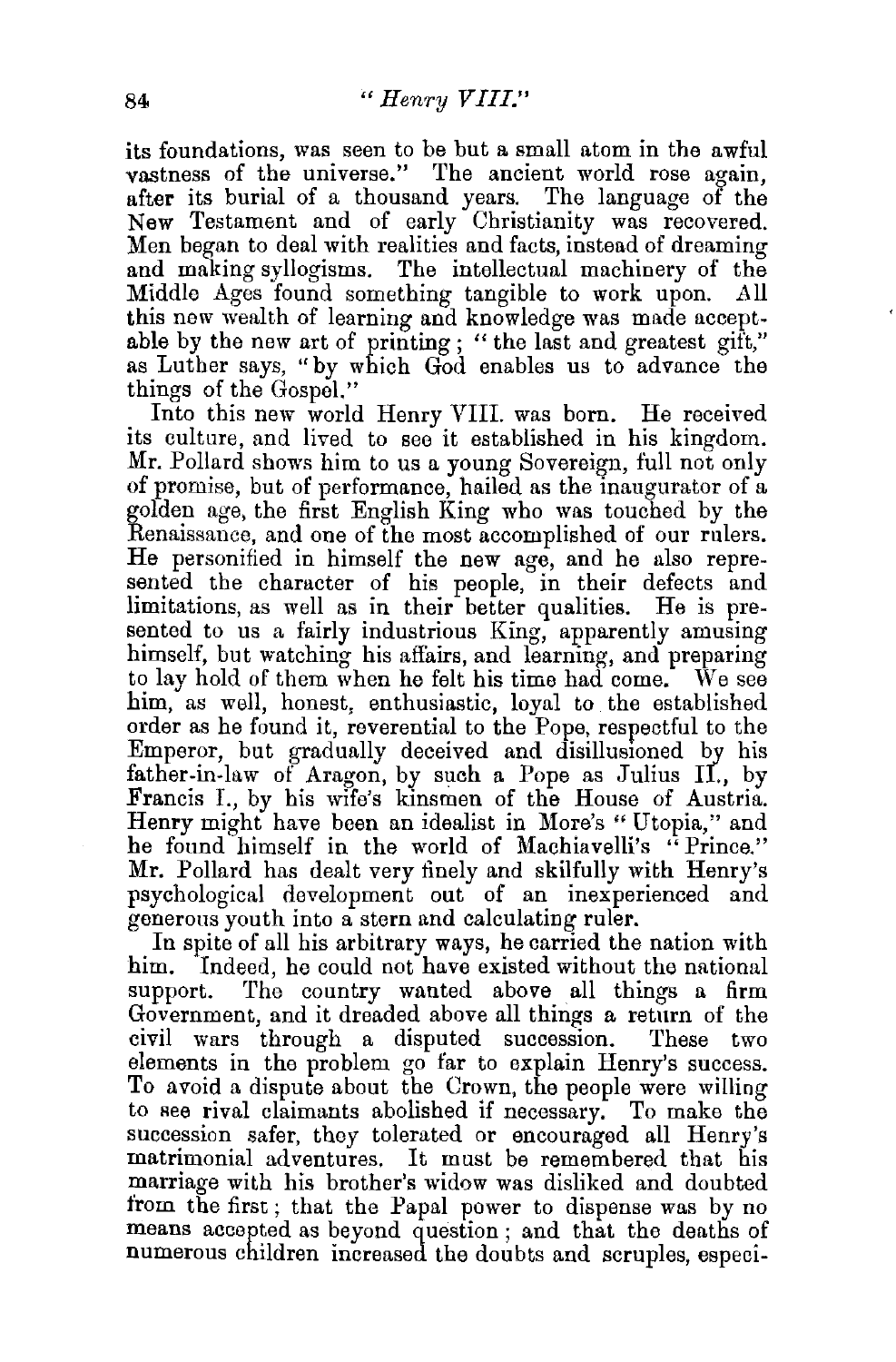ally in the King himself. All these matters were discussed and pondered long before Anne Boleyn came upon the scene. The matter was complicated still further by the relationship of Katharine to Charles V., and by the dependence of the Pope on that Emperor. Charles maintained the cause of his aunt ; though, as Mr. Pollard shows, his actions were governed to a large extent by policy and interest. Henry's case was never judged fairly. The Pope was not a free or an impartial judge. His decision was influenced by the question of the Papal States, and also by the prospects of his own House in Tuscany. It was not surprising, therefore, that Henry began to question the nature and limits of the Papal authority itself. His questions were raised at a time when scholarship was throwing a new light upon the origins of Papacy. The scandals of the Church and the obstacles placed in the way of all reform had made men long for a change. The strength of the Crown enabled the Government to deal firmly with the clergy; and so the Reformation came about. Henry undoubtedly had a good case for his first divorce. He undoubtedly spoilt it by selfishness, brutality, and folly. The divorce was not the cause of the Reformation, but it certainly was the occasion for making it a practical question. The Papal claims, it must be remembered, too, were not only challenged in England, but in every country where the civil power was not reactionary and repressive. The conduct of Henry's case was a flagrant example of Papal injustice and misgovernment. In reasserting the Royal Supremacy, Henry was not claiming or inventing new powers; he was merely strengthening ancient rights, many of which were not even dormant. In all these matters Mr. Pollard shows great skill, knowledge, and impartiality. '

There is one side of the Church question upon which Mr. Pollard scarcely touches, and that is the dissolution of the Religious Orders. He does not show how this was, primarily, an economical and social question, through the immense wealth possessed by those corporations ; nor how it was a political and national question, through the dependence of the Orders and of their wealth upon a foreign Power. It was a question, in that aspect of it, upon which the whole supremacy and freedom of the Crown really turned. Compromises have been accepted between the Papacy and various Rulers in these affairs, but no solution has yet been arrived at by which their clashing and incompatible claims have been adjusted. The troubles which have been caused perpetually by the Religious Orders, and the incubus which they become to every country where they are established, justify the policy of Henry and Cromwell in sweeping them away.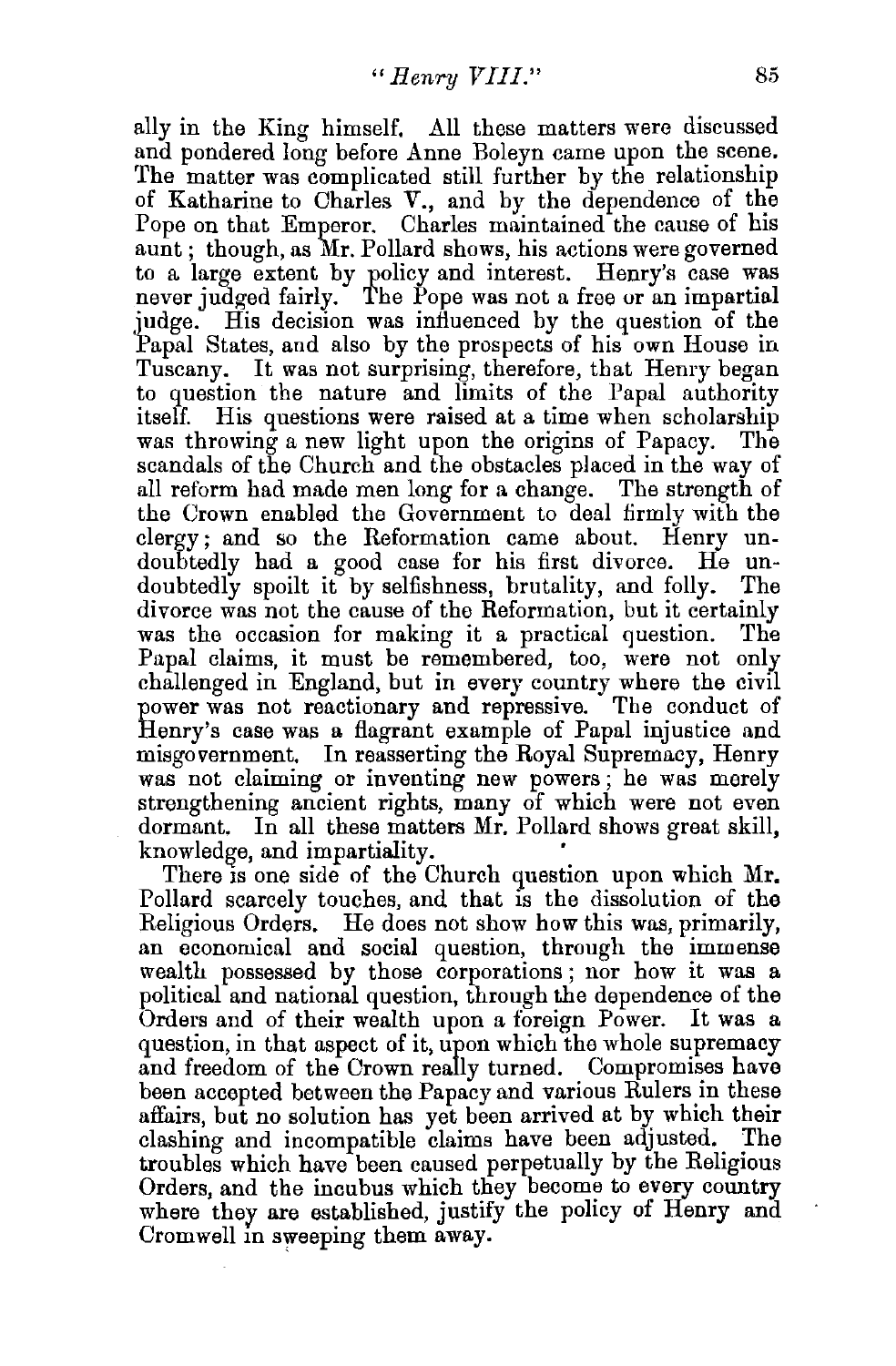Mr. Pollard deals most skilfully with the question of foreign relations and policy during Henry's reign. He shows how dangerous Henry's position often was, and how he faced his difficulties with marvellous courage and ability. Upon a knowledge of these questions must depend our judgment about the various executions in Henry's reign. Those who suffered were not murdered capriciously. Their executions all had to do with intrigues about the succession, or with conspiracies aided and planned with foreign Powers, who were acting usually in the interests of the Papacy. We must lament that Sir Thomas More fell a victim to the difficult times in which he lived, and to his faith in that Papal authority which was not fully examined before his death. Fisher, as we know now, was implicated in treasonable correspondence.

Henry VIII. was a strong man, who guided us, without disaster, through a dangerous and an inevitable crisis. It was inevitable if we were to remain true to our national traditions. He " broke the bonds of Rome," in Gray's words, and secured our freedom as a Church and Nation. He gave us our place and function in the modern world. Our national freedom and our imperial growth date from his reign. To him we owe the existence and organization of our present naval power. To him, again, we owe those new landed families, the successors of the monks, who were the chief barrier against reaction under Mary, and the chief support of Elizabeth in her battles with the Papacy and Spain. Their descendants were the chief opponents of Charles I., and the leaders of the revolution against James II. Surely they have served the country better than the effete and selfish Religious Orders would have

done.<br>But all interest the whole matter by saying: "It was not Henry, but the Reformation, which put the kmgdoms of Europe to the hazard. The Sphinx propounded her riddle to all nations alike, and all were required to answer : Should they cleave to the old, or should they embrace the new? Some pressed forward, others held back, and some, to their own confusion, replied in dubious tones. Surrounded with doubting hearts and unstable minds, Henry VIII. neither faltered nor failed. He ruled in a ruthless age with a ruthless hand ; he dealt with a violent crisis by methods of blood and iron, and his measures were crowned with whatever sanction worldly success can give. Whether or no the history of England for the past four centuries has been all a mistake, whether or no she took the wrong path at the parting of the ways in 1529, it was well for her peace and material comfort that she had for her King, in her hour of need, a man, and a